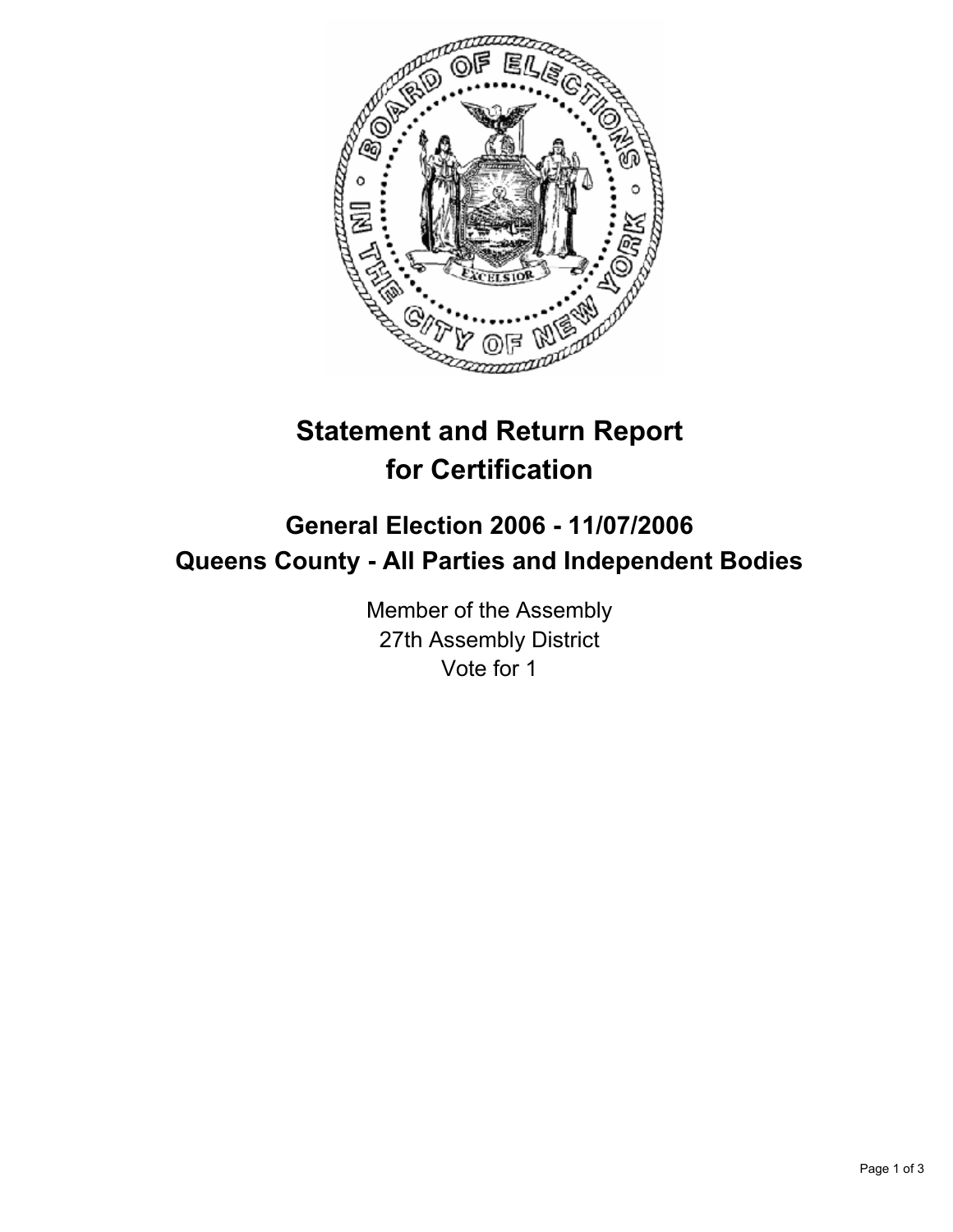

### **Assembly District 27**

| <b>PUBLIC COUNTER</b>           | 18,367 |
|---------------------------------|--------|
| <b>EMERGENCY</b>                | 41     |
| ABSENTEE/MILITARY               | 456    |
| <b>AFFIDAVIT</b>                | 282    |
| <b>Total Ballots</b>            | 19,298 |
| NETTIE MAYERSOHN (DEMOCRATIC)   | 12,036 |
| NETTIE MAYERSOHN (INDEPENDENCE) | 570    |
| WALTER A LAMP (CONSERVATIVE)    | 769    |
| DOMINGO OJEDA (WRITE-IN)        |        |
| MALCOLM X (WRITE-IN)            |        |
| SHAWN RICHMAN (WRITE-IN)        |        |
| <b>Total Votes</b>              | 13,378 |
| Unrecorded                      | 5,920  |